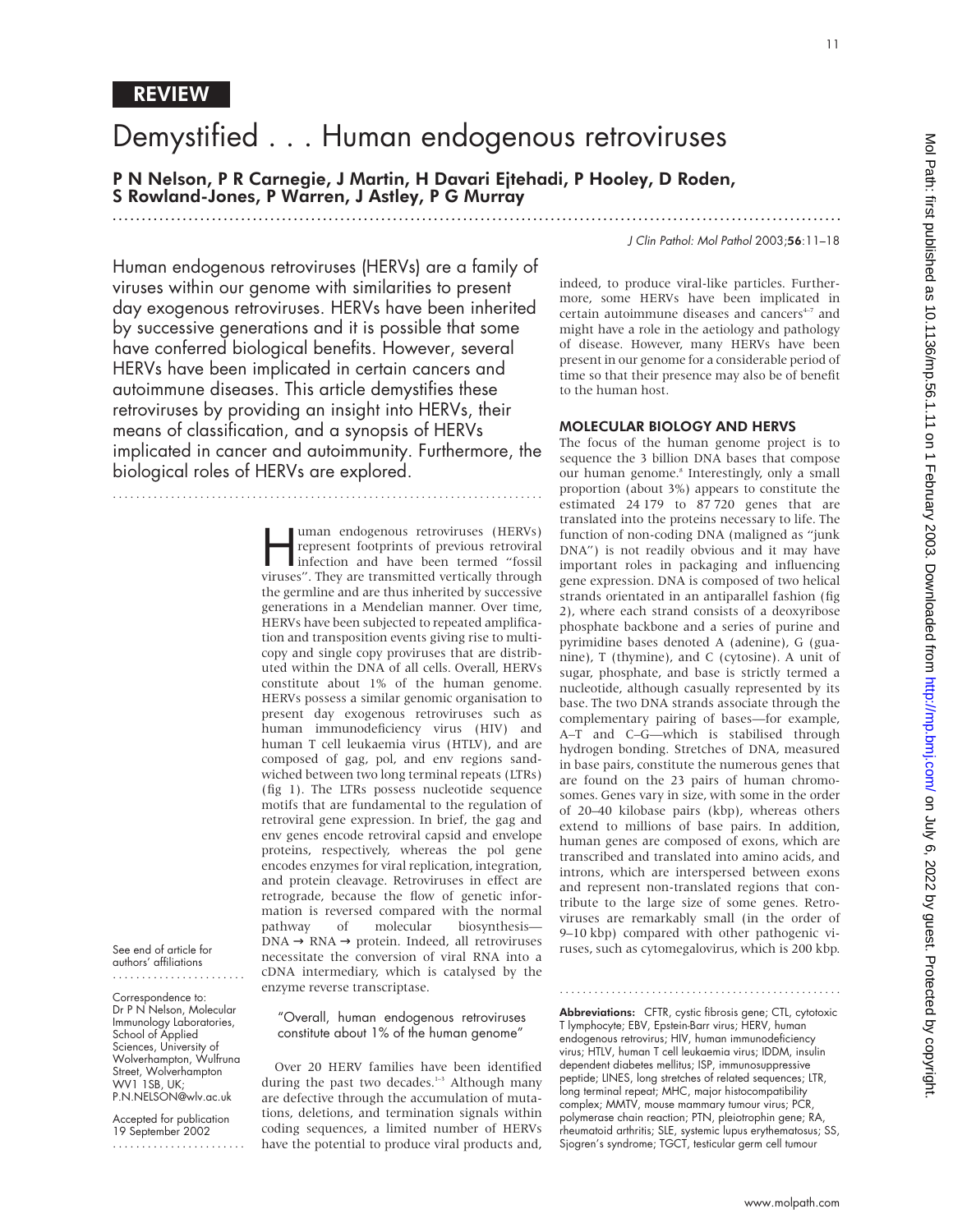

• Possess a reverse transcriptase gene region found in all retroviruses

Figure 1 Salient features of human endogenous retroviruses (HERVs) and similarity to exogenous retroviruses.

Nevertheless, retroviruses capitalise on their limited size by using frame shifts to retrieve genetic information from multiple overlapping open reading frames (fig 3). Interestingly, the open reading frames of many defunct HERVs are interrupted by premature stop codons that interrupt the "read through" of genetic information. A previous demystified article<sup>9</sup> highlights the use of the polymerase chain reaction (PCR) to detect certain nucleotide regions of HERVs that are common to all retroviruses.<sup>7</sup>

"Retroviruses capitalise on their limited size by using frame shifts to retrieve genetic information from multiple overlapping open reading frames"

Before protein synthesis, mRNA is transcribed from relevant stretches of DNA (reliant on a triplet base code or codon) that specifies a start signal (for example, ATG), an amino acid, or a termination signal (TAA, TAG, or TGA). The primary mRNA transcript is refined by splicing out unwanted introns and then by adding a series of adenine bases to its 3′ end. The process of polyadenylation is considered crucial to the stability of the mRNA that leaves the nucleus to attach to cytoplasmic ribosomes. Here, individual tRNA molecules attached to a specific amino acid are aligned with mRNA that dictates the assembly of polypeptide chains (fig 4). Strictly speaking, tRNAs use anticodons for complimentary binding, although a codon, such as AAU for lysine (denoted by K in the single amino acid code), is often used with reference to the tRNA "primer binding site" of a HERV—for example, HERV-K. Interestingly, tRNAs may use the "wobble" phenomenon in that the first two bases are essential for binding but the third base is less crucial. Therefore, it is possible that tRNAs may over-ride stop codons and allow the growth of a polypeptide chain. Ultimately, both exogenous and endogenous retroviruses exploit the cell's genetic machinery and comply with the same generic principles of protein biosynthesis to produce further viral progeny. However HERVs stop short of viral budding (fig 3) and consequently are non-infectious.<sup>10</sup>

# CLASSIFICATION OF HERVS

Historically, retroviruses were shown to cause malignant tumours and leukaemias in chickens and mammals—for example, the Rous sarcoma virus and mouse mammary tumour virus (MMTV), respectively—and were subdivided into three subfamilies: oncovirinae (oncoviruses), lentivirinae (slow viruses), and spumavirinae (foamy viruses).<sup>2</sup> Retroviruses were also classified according to morphological and biological criteria: in particular by the observance of retroviral particles in infected cells.<sup>11 12</sup> In brief, type A retroviruses were only visible inside cells, devoid of envelope, and referred to as intracisternal particles (A type particles), whereas types B, C, and D were enveloped and produced extracellular particles that varied in size and appearance. Subsequently, in the 1980s, the retroviruses HTLV-I and HIV-1 were reported and a new classification formulated by the International Committee for Taxonomy of Viruses.<sup>13</sup> This taxonomy reflected the similarity of a virus to an established retroviral genus, such as murine leukaemia related virus. Set against this background, the first HERV was reported in 1981,<sup>14</sup> and many others have subsequently been identified (table 1) using several different methodologies. These have included the screening of human



Figure 2 A schematic diagram of a segment of DNA that is transcribed into mRNA and finally translated into a peptide product. In this example the DNA triplet code AAG is translated into the amino acid lysine.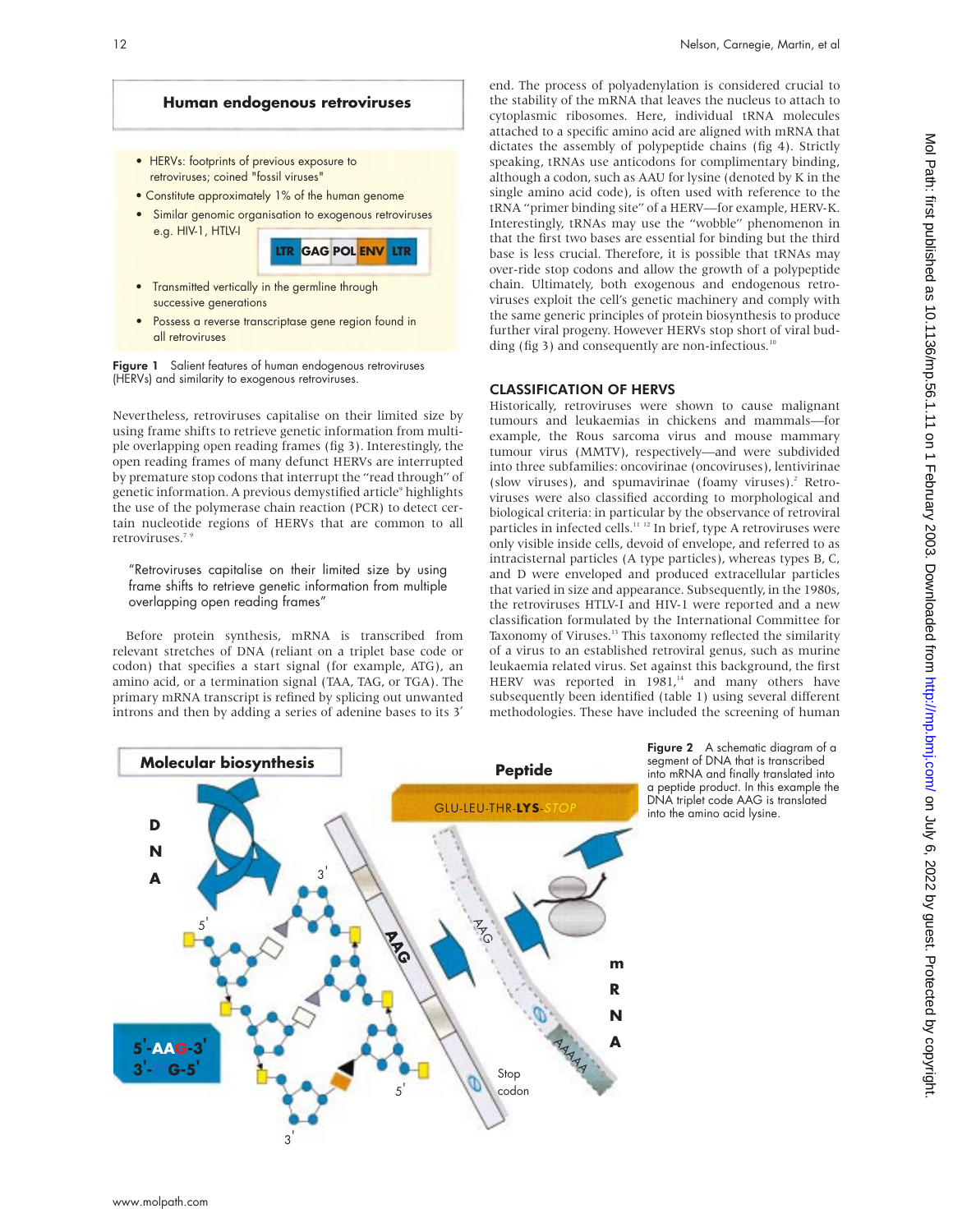**Molecular biosynthesis: human endogenous retroviruses**  5' GAG POL ENV **LTR control:** e.g. hormone responsive element **F1 F2 F3 Open reading frames of HERV-K: transcript generated from "frame shifts of sequence" information (denoted at Frames1,2,3)**

Retrieved information yields HERV-K viral particles that do not bud



Figure 4 A schematic diagram illustrating that a premature stop codon on mRNA may be over-ridden at the ribosome, thus allowing a potential to produce full length or truncated viral products.

genomic libraries under low stringency conditions with DNA probes from animal retroviruses (for example, HTDV/HERV-K, HERV-E, and HERV-R), the use of synthetic probes homologous to the primer binding site of known retroviruses (such as HERV-P), and the analysis of human gene loci (HERV-H, ERV-9, and HERV-I), plus information from the human genome project.1 3 15 Consequently, the classification of HERVs has been complex, with arbitrary nomenclatures arising from independent investigators, coupled with a raft of classification criteria including morphological type, copy number, and specificity of the tRNA primer binding site. In this last case, problems have arisen when distantly related families have had similar binding sites or cloned sequences are deficient in this region.<sup>2 10 16</sup>

Recently, HERVs have been classified into three broad classes (table 1) based on sequence comparison with animal retroviruses.17 Class I HERVs are subdivided into six groups that share homology with infectious mammalian type C viruses. Three families within this class show homology with murine leukaemia virus (MuLV) and baboon endogenous virus (BaEV) in the highly conserved pol region and the gag

and env regions. Members include HERV-H, HERV-I, and HERV-R (ERV-9). Class II HERVs show homology to mammalian type B (for example, MMTV) and type D retroviruses and are subdivided into 10 groups. These groups reflect the sequence homology of reverse transcriptase regions of PCR derived clones from normal leucocytes, and clones derived by low stringency hybridisation of an MMTV gag–pol probe to a breast cancer cell genomic library.18–20 Members include HERV-K (fig 5) and HERV-K (C4).<sup>21 22</sup> Interestingly, all class II HERVs possess a lysine tRNA reflecting their derivation from B and D type viruses.<sup>10</sup> HERV-K has been termed the biologically most active human endogenous retrovirus family,<sup>23</sup> and has been further subdivided into type 1 or type 2, based on the presence or absence of a 292 bp segment at the pol–env boundary.<sup>24</sup> Finally, foamy virus related HERVs are classified as class III HERVs and include a solitary member, HERV-L. This system provides a uniformity to the classification of HERVs but does not include the human T cell leukaemia related endogenous retrovirus HRES-1,<sup>25</sup> which shows only limited homology to HTLV-I in the LTR region.

#### HERVS AND CANCER

Although the precise role(s) of HERVs in the carcinogenic process has not been fully elucidated there are several studies that, if taken together, put forward a convincing argument for the possible involvement of HERVs in malignancy. HERVs may be involved in carcinogenesis by virtue of the expression of HERV mRNA,<sup>26</sup> functional proteins,<sup>27</sup> or retroviral-like particles.<sup>28</sup> They may also be associated with the generation of new promoters<sup>29</sup> or the activation of proto-oncogenes.<sup>30</sup> The expression of HERV-R mRNA is increased in some cases of small cell lung carcinoma.<sup>26</sup> In addition, a teratocarcinoma cell line has been shown to possess a HERV-K sequence and to secrete retroviral-like particles.<sup>28</sup> Testicular germ cell tumours (TGCTs) have been shown to contain proteins of the HERV-K family and patients with TGCT often exhibit a specific immune response to gag and env proteins.<sup>27 31</sup> It has been suggested that HERV-K may be important in the progression of TGCT through inhibition of an effective immune response,<sup>31</sup> and the HERV env genes have been shown to encode immunosuppressive proteins.<sup>32</sup><sup>33</sup> It is clear that overexpressed HERV proteins can elicit high titre IgG responses in some settings (for example, HERV-K10 in patients with renal cancer),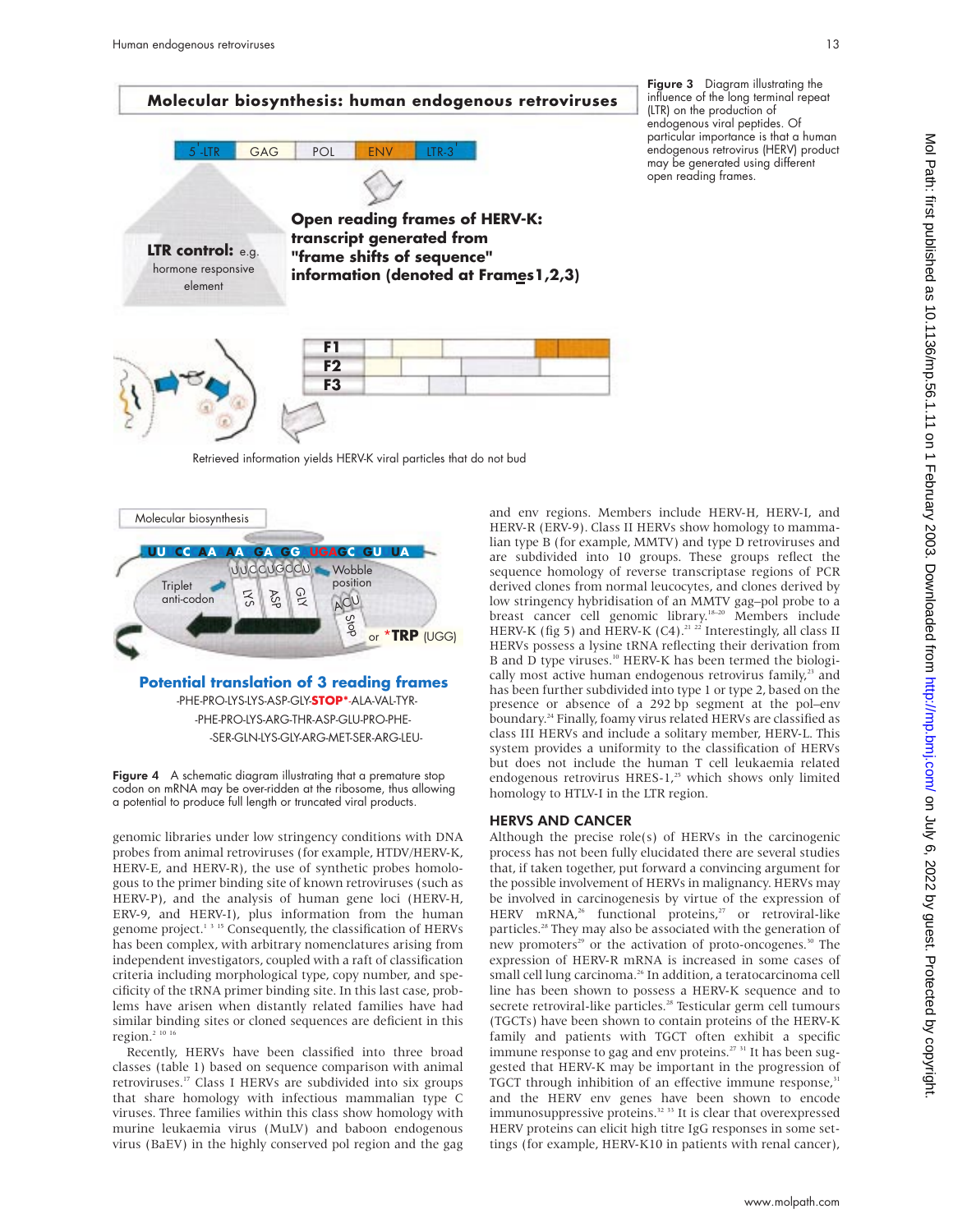Table 1 Classification of human endogenous retroviruses (HERVs)

| <b>HERV</b> family                              | Representative<br>accession number |
|-------------------------------------------------|------------------------------------|
| Class I HERVs (type C related HERVs)            |                                    |
| Group 1, HERV-HF                                |                                    |
| HERV-H (RTVL-H, RGH)                            | AF108842                           |
| <b>HERV-F</b>                                   | AF070684                           |
| Group 2, HERV-RW                                |                                    |
| HERV-W                                          | AF072506                           |
| HERV-R (ERV9)                                   | X57147                             |
| HERV-P (HuERS-P, HuRRS-P)                       | X06279                             |
| Group 3, HERV-ERI                               |                                    |
| HERV-E (4-1, ERVA, NP-2*)                       | S46403                             |
| $51-1$                                          | JO0273                             |
| HERV-R (ERV3)                                   | M12140                             |
| RRHERV-I                                        | M64936                             |
| Group 4, HERV-T                                 |                                    |
| HERV T (S71, CRTK1, CRTK6)                      | M32788                             |
| Group 5, HERV-IP                                |                                    |
| HERV-I (RTVL-I)                                 | X14953                             |
| HERV-IP-T47D (ERV-FTD)                          | U27241                             |
| Group 6, ERV-FRD                                |                                    |
| ERV-FRD                                         | U27240                             |
| Class II HERVs (type A, B, and D related HERVs) |                                    |
| Group 1, HERV-K (HML-1)                         |                                    |
| HERV-K (HML-1.1)                                | U35102                             |
| Group 2, HERV-K (HML-2)                         |                                    |
| HERV-K10                                        | M14123                             |
| <b>HERV-K-HTDV</b>                              | X8227                              |
| Group 3, HERV-K (HML-3)                         |                                    |
| HERV K (HML3.1)                                 | U35153                             |
| Group 4, HERV-K (HML-4)                         |                                    |
| HERV-K-T47D                                     | AF020092                           |
| Group 5, HERV-K (HML-5)                         |                                    |
| <b>HERV-K-NMWV2</b>                             | AF015995                           |
| Group 6, HERV-K (HML-6)                         |                                    |
| HERV K (HML-6p)                                 | U86698                             |
| Group 7, HERV-K (HML-7)                         |                                    |
| HERV-K-NMWV7                                    | AF016000                           |
| Group 8, HERV-K (HML-8)                         |                                    |
| HERV-K-NMWV3                                    | AF015996                           |
| Group 9, HERV-K (HML-9)                         |                                    |
| HERV-K-NMWV9                                    | AF016001                           |
| Group 10, HERV-K (HML-10)                       |                                    |
| HERV-KC4                                        | U07856                             |
| Class III Foamy virus related HERVs             |                                    |
| <b>HERV-L</b>                                   | X89211                             |
|                                                 |                                    |

as detected by the SEREX method (serological identification of expressed genes), $34$  suggesting that HERV proteins may in the future provide targets for antitumour immunotherapy.

"It has been suggested that HERV-K may be important in the progression of testicular germ cell tumours through inhibition of an effective immune response"

HERV-K might be important in the pathogenesis of human breast cancer. It has been shown that the T47D human mammary carcinoma cell line produces retroviral particles<sup>35</sup> with reverse transcriptase activity.<sup>36</sup> Both the HERV-K10 related sequences of T47D cells<sup>37</sup> and the reverse transcriptase activity<sup>36</sup> are increased by steroid hormone treatment, which is thought to be the result of transcriptional activation via binding of the progesterone receptor to regions on the HERV-K genome that correspond to progesterone and glucocorticoid response elements.

In choriocarcinoma, it has been shown that a HERV type C is inserted into the human growth factor gene, pleiotrophin (PTN). This results in the generation of a novel tissue specific promoter, which results in the expression of HERV–PTN fusion transcripts, leading to the production of biologically active PTN protein. Expression of the PTN protein (which is

Overexpression is a common mechanism by which protooncogenes become activated, leading to subsequent neoplastic transformation.<sup>39</sup> In particular, activation of proto-oncogenes of the ras family is common in many tumour types, and some studies have suggested a potential role for HERVs in ras activation. It was shown a methylnitrosourea induced rat mammary carcinoma that insertion of a defective endogenous retrovirus into the intron of c-Ha-ras was responsible for its more than 10 fold overexpression.<sup>30</sup>

Recently, it has been shown that lymphotropic herpesvirus, Epstein-Barr virus (EBV), itself a potent transforming agent, can transcriptionally activate the env gene of HERV-K18, which possesses superantigen activity (as demonstrated by major histocompatibility complex (MHC) class II dependent preferential activation of TCRVB13 T cells in response to murine B cells transfected with the HERV-K18 env gene).<sup>40</sup> The authors suggested that this phenomenon accounts for the previously described EBV associated superantigen activity, which might in turn be crucial to T cell activation by EBV. Although the exact function of HERVs in the carcinogenic process is still under investigation, the evidence implicating HERVs in the carcinogenic process is substantial and further investigation will be required to elucidate the contribution of HERVs to the development of malignancy.

#### HERVS AND AUTOIMMUNITY

In 1990, an article appeared in the Times newspaper (24 November) with the title "AIDS-like virus may cause arthritis". The report focused on Robert Garry's research that identified retroviral particles in lip biopsies taken from patients with primary Sjogren's syndrome (SS).<sup>41</sup> Similarly, in other autoimmune rheumatic diseases, such as rheumatoid arthritis (RA) and systemic lupus erythematosus (SLE), a plethora of articles added to this intriguing observation by providing evidence of retroviral antigens at the site of disease, or the presence of antiretroviral antibodies in the sera of patients.<sup>6 42-44</sup> A novel report in 1994 used both PCR (using consensus primers) and serological tests to investigate the presence of retroviruses in a cross section of patients with rheumatoid diseases, including RA, SS, and SLE.<sup>45</sup> Interestingly, PCR failed to amplify products relating to HTLV-I or HIV-1, although antibodies to retroviral antigens were detected in the sera of patients. Consequently, there appeared to be a conundrum: antibodies to retroviral products were present but no evidence to implicate exogenous retroviruses could be found. Between 1996 and 1999, some research groups used so called "degenerate" retroviral primers in their PCR reactions.<sup>7 46 47</sup> These primers cater for modest variations within two segments common to all retroviruses within the reverse transcriptase encoding pol region and provide an intervening "fingerprint region", which permits DNA sequencing. In brief, these studies<sup>7 46 47</sup> revealed nucleotide homologies to endogenous retroviral families, including viruses with similarity to known exogenous retroviruses. Thus, it was plausible that the presence of HERVs could provide an explanation for the presence of antiretroviral antibodies in certain rheumatoid diseases.<sup>67 48</sup> HERVs have also been implicated in other autoimmune diseases, such as multiple sclerosis (HERV-W, HERV-H) and insulin dependent diabetes mellitus (IDDM) (HERV-K, IDDM22), in addition to inflammatory vascular diseases.<sup>49-54</sup> However, in the case of IDDM, subsequent studies<sup>55 56</sup> have not been able to confirm this association. Mechanisms whereby HERVs could influence autoimmunity include molecular mimicry (HERVs sharing amino acids common to host proteins), superantigen motifs that bypass the normal MHC restrictive process of T cell stimulation, aberrant expression of antigens, and the presence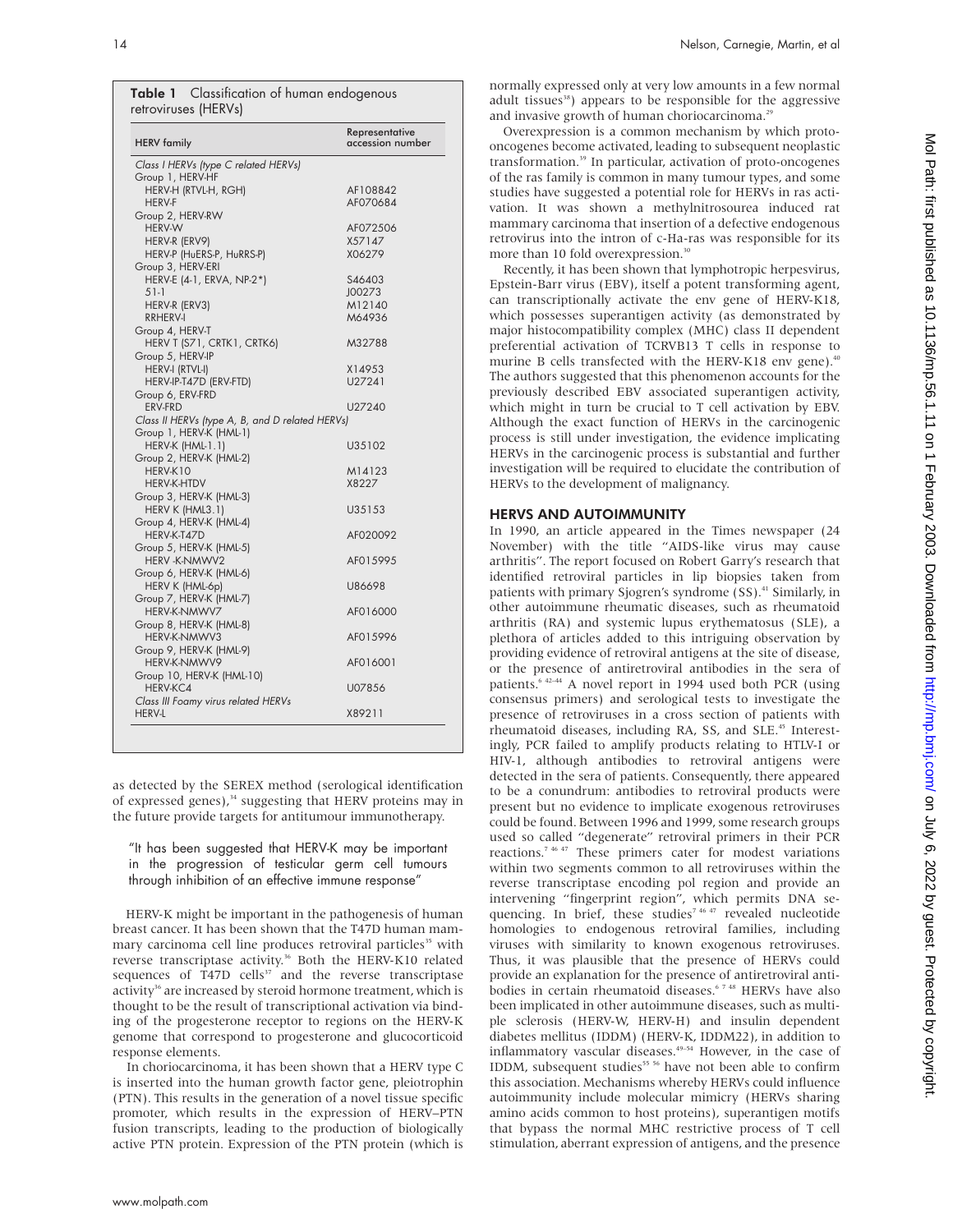

Figure 5 Expression of endogenous viruses HERV-K and RTVL-H in human B cells as demonstrated by reverse transcriptase polymerase chain reaction.

of neo-antigens, perhaps as a result of HERV and/or exogenous viral combinations.7 32 57–59 The use of animal models has also served to enhance our understanding of endogenous retroviruses. In a lupus model, an 8.4 kbp endogenous retroviral transcript is expressed in affected mice.<sup>60</sup> Furthermore, a retroviral element in one of the introns of the fas apoptosis gene appears to alter the splicing of fas transcripts, resulting in a lupus-like autoimmune disease in MRL-lpr/lpr mice.<sup>61</sup> Further investigations using animal models and multicentre patient studies are needed to establish links between specific HERVs and autoimmune diseases because many HERVs are also expressed in varying amounts, or in a coordinated fashion, in normal tissues.<sup>62 6</sup>

"Mechanisms whereby HERVs could influence autoimmunity include molecular mimicry, superantigen motifs that bypass the normal MHC restrictive process of T cell stimulation, aberrant expression of antigens, and the presence of neo-antigens"

# BIOLOGICAL IMPORTANCE OF HERVS

Phylogenetic studies have shown that some HERVs emerged over 3 million years ago, whereas others appeared after the divergence of hominoid and ape lineages.<sup>64</sup> Consequently, HERVs have been present in our genome for a considerable period of time and perhaps have been retained because they performed a useful biological function. Alternatively, some HERVs may have been difficult to eliminate and thus persisted during evolution. To confer a selective advantage, a premise

remains that HERVs produce products and/or augment mechanisms that benefit host survival. Several possibilities are highlighted below.

#### Immunosuppressive peptide

The product derived from the env gene of mammalian type C retroviruses possesses motifs—for example, the fusion peptide, leucine zipper protein, and immunosuppressive peptide (ISP)—that are essential for fusion and the infection of cells. In brief, the precursor env product is cleaved into two components: a surface protein (gp70) and a transmembrane protein (p15E) that contains an immunosuppressive region. $32$  Of interest is an ISP, termed CKS-17, that suppresses lymphocytes and alters cytokine profiles in animal models. The ISP sequence from the murine leukaemia virus LQNRRGLD-LLFLKEGGLC (single amino acid code) is reasonably well conserved in HERV-H19 (LQNRRGLDLLTAEKGGLC), HERV-R (ERV-3) (YQNRLALDYLLAQEEGVC), and HERV-E(4–1) (YQNRLALDYLLAAEGGVC), but less so in HERV-K10 (FEASKAHLNLVPGTEAIA). The presence of an ISP could be advantageous to a virally infected cell—in terms of shielding or "cloaking" itself from immunological attack—but may equally be important to a host. This is perhaps exemplified by HERV-R (ERV3), which is highly expressed in trophoblastic cells and results in high concentrations of env protein (∼ 65 kDa) in syncytiotrophoblasts.65 The immunosuppressive potential of this HERV and the fusogenic nature of placenta tissue suggests a possible involvement in normal placental function, in protecting the developing fetus from maternal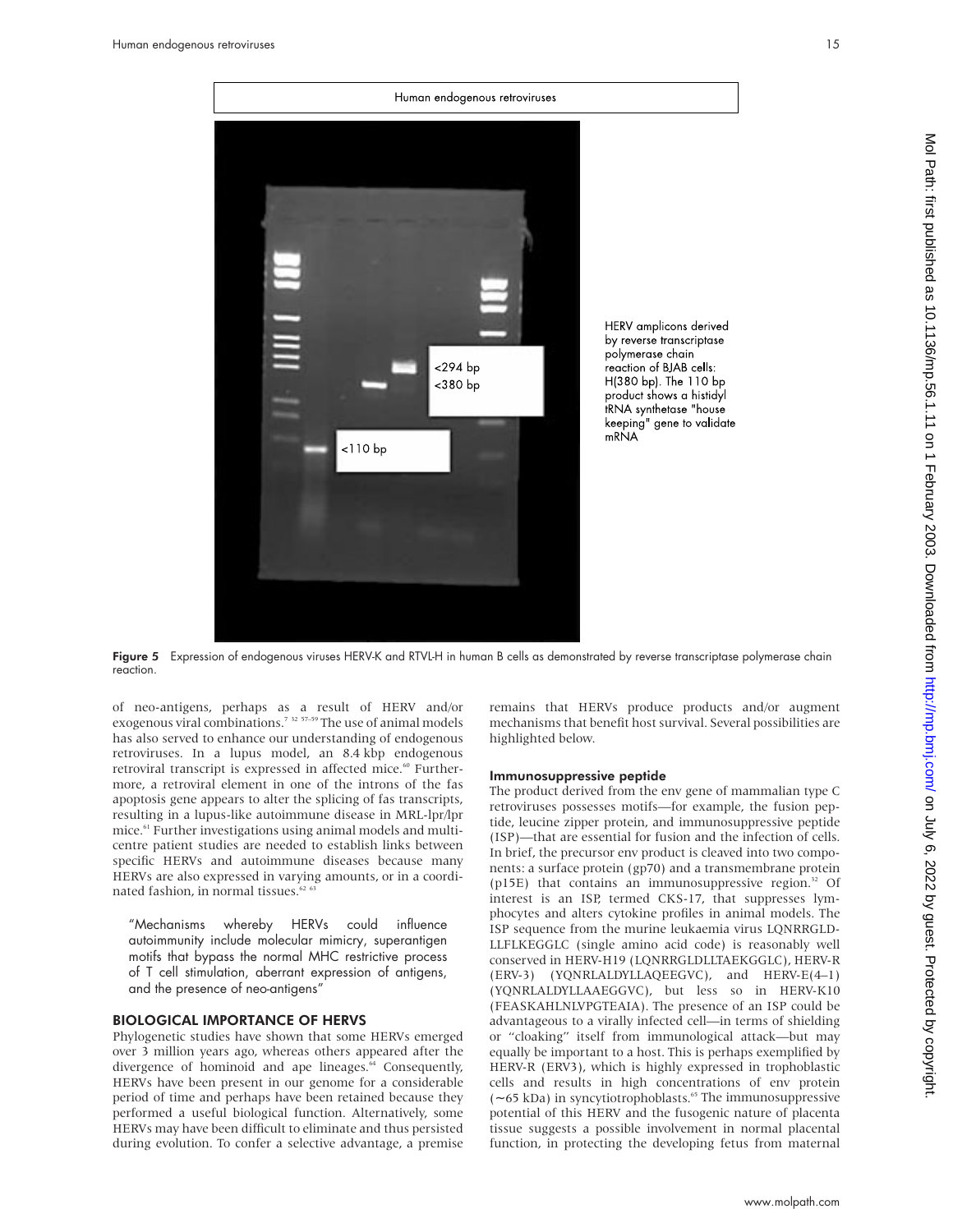immune responses.<sup>66 67</sup> Furthermore, it is possible that HERVs may change the pattern of gene expression during embryo development by altering different rates of development of different parts of the embryo. Another endogenous retrovirus, HERV-W, has also been shown to encode a protein termed syncytin, which may have a role in placental morphogenesis.<sup>68</sup>

#### Antiviral resistance

Mechanisms of conferring protection against a related viral agent may include retroviral receptor blockade (by HERV products) and interference of replication by antisense mRNA. However, it is also possible that HERV peptides could prime an immune response to an undesirable agent. Intriguingly, cohorts of female sex workers in the Gambia and Kenya have been identified who remain uninfected and seronegative despite being repetitively exposed to HIV. The apparent "resistance" to HIV infection is suggested to result from MHC class I restricted cytotoxic T lymphocytes (CTLs)—HLA-B35 and HLA-A2 (A\*6802)/HLA-B18—which are found in Gambians and Kenyans, respectively.<sup>69 70</sup> The immune response to HIV infection is characterised by a vigorous HIV specific CTL response where virus-specific CTLs recognise antigen in the form of processed peptides (eight to 10 amino acids in length), which are bound in the cleft of MHC class I molecules on the surface of antigen presenting cells. In this context, recent  $data<sup>71</sup>$  have highlighted similarities between HIV CTL peptide sequences and regions of HERV-K10. Consequently in some cases previous exposure to HERV peptides could potentially immunise certain individuals, although this argument does not explain why some females seroconvert after a reduction in sex work.<sup>72</sup>

#### Long terminal repeats

Retroviral genes that have been integrated into the genome are bordered by short direct repeats of host DNA and LTR sequences of about 500–600 nucleotides. These LTRs can influence neighbouring genes because they may contain transcriptional regulatory elements such as enhancers, promoters, hormone responsive elements, and polyadenylation signals. The influence on protein expression is demonstrated by proteins such as salivary amylase, ZNF80, cytochrome C1, Kruppel-like H-plk, and phospholipase A2-L, whose genes are linked to LTRs.<sup>32</sup> Numerous solitary LTRs are also present within our genome. These sequences, which include about 10 000 copies of solitary LTRs pertaining to HERV-K, have arisen through recombination events that could have "deleted" harmful retroviral genes. It is noteworthy that LTRs are located near MHC genes and thus could modulate antigen expression, particularly in individuals who possess identical MHC genes but different LTRs.<sup>73</sup> With reference to autoimmune diseases, the presence of an HERV-K LTR in the HLA-DQ region (DQ-LTR3) has been shown to have a strong influence on the occurrence of IDDM.<sup>74</sup> Furthermore, the presence of DQ-LTR on HLA-DQB1\* 0302 and its absence on DQB1\* 0201 are independent risk markers for IDDM. The presence of DQ-LTR has also been shown to be a marker for increased susceptibility to RA in subjects with the HLA-DR4- DQB1'0301 and HLA-DR4-DQB1'0302 haplotypes.<sup>75</sup> In addition, polymorphisms within LTRs could be important because changes in sequence could greatly affect promoter activity. Interestingly, three allelic forms of the LTR of HERV-R (ERV3) have been shown, although no link could be associated with disease, in this case multiple sclerosis.<sup>76</sup> The fact that LTRs interact with chemicals (such as carbon tetrachloride), hormones, and environmental agents and function as switches for alternative splicing (for example, the short and long forms of the human leptin receptor<sup>77</sup>) highlights the importance of these elements. In addition, their location (adjacent to MHC or T cell receptor genes) and transactivation

by helper viruses<sup>7</sup> warrants further research into their potential role in autoimmune diseases and cancer.

#### **Plasticity**

HERVs constitute only a part of what are termed "transposable elements", a generic term encompassing both DNA sequences that can be excised and reinserted at another site and retroelements. The term retroelements describes any sequence that can replicate itself by a process involving reverse transcription, and includes HERVs, retrotransposons (which mostly lack an env gene), retroposons, and retrosequences. Retroposons and retrosequences are exemplified by long stretches of related sequences (up to 6 kbp) called LINES and very short interspersed repeat elements of about 300 bp, respectively. Thus far, from being a fixed, immutable structure, the genome of a eukaryotic cell can harbour many sequences that move from one site on a chromosome to a completely different position. This phenomenon of plasticity is considered important because it permits rapid changes in our genome that could not be afforded by mutations alone. Furthermore, retroelements may carry regulatory sequences (such as enhancers and promoters) to new sites in the genome and thus alter the expression of existing adjacent genes.<sup>78</sup> Of course, there remains a potential to disrupt genes by insertion mutation and produce defective and/or truncated products, as has been highlighted by Kazazian, who reported cases of human genetic disease caused by the random insertion of LINES.<sup>7</sup>

#### PREMATURE STOP CODONS

It is known that many HERVs possess premature stop codons and of course the RNA products of truncated genes may well be eliminated before protein translation.<sup>80</sup> However, examples of premature stop codons that result in human disease by the production of a truncated protein product have been demonstrated in cases of the DNA repair disorder xeroderma pigmentosum<sup>81</sup> and also in leukaemia.<sup>82</sup> In addition, approximately 5% of cystic fibrosis cases are caused by premature termination codons. Interestingly, some aminoglycoside antibiotics appear to suppress stop codons in several organisms. Howard and colleagues<sup>83</sup> demonstrated this effect in cell cultures that expressed constructs carrying two different premature stop codons within the cystic fibrosis gene (CFTR). Treatment with antibiotic produced a full length CFTR: the physiological suppression of the premature stop codon was thought to result from a mispairing of an amino-acyl tRNA that successfully bound to a stop codon. The importance of this observation is that HERVs, despite possessing premature stop codons, may have the potential to produce truncated or full length products that are fundamental to the mechanisms of molecular mimicry, aberrant expression of products, and the stimulation of T cells through superantigen motifs. $84$ 

#### **CONCLUSIONS**

This article has provided an overview of a complex topic that may have ramifications in host protection, cancer, and autoimmunity. Ultimately, are HERVs friends or foes? In conferring a biological advantage, HERVs (and solitary LTRs) may indeed be beneficial. Their role in immunological homeostasis and perhaps protection against exogenous retroviruses is intriguing. Alternatively, HERV insertion mutation, molecular mimicry, superantigen motifs, and recombination with other viruses could be responsible for the development and pathology of disease. An additional aspect is whether the presence of HERV peptides during ontogeny culminates with a hole in the immune repertoire. As a result, peptides with similarity to HIV-CTL sequences could be more dangerous to a given individual.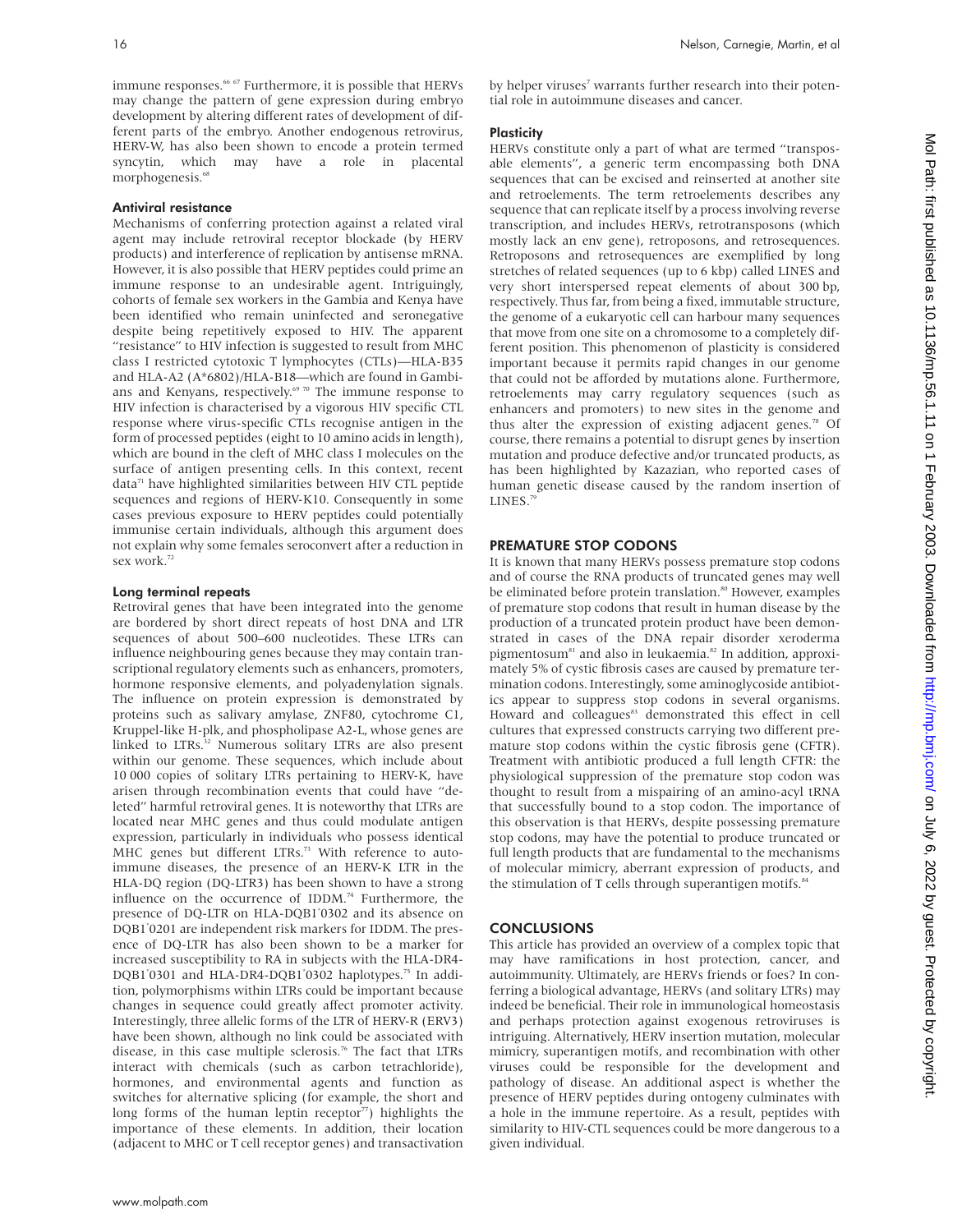#### Take home messages

- Human endogenous retroviruses (HERVs) make up part of our genome and represent footprints of previous retroviral infection
- HERVs possess a similar genomic organisation (gag–pol– env) to present day exogenous retroviruses but are not infectious
- The HERV-K superfamily represents one of the most active HERVs and is capable of producing retroviral particles
- HERVs may be of benefit to the host but could also be harmful, and may be involved in certain autoimmune diseases and cancers

"An additional aspect is whether the presence of HERV peptides during ontogeny culminates with a hole in the immune repertoire"

Clearly, there is a need for multicentre studies to ascertain firm associations between HERV(s) and autoimmune disease states and certain cancers. In particular "gene chip" technologies will no doubt relate HERV expression with disease and pathological progression. Transcription of individual HERVs or the coordinated expression of HERVs, although important, must be balanced against expression found in normal tissues. Consequently, studies of HERV/LTR polymorphisms, transactivation by helper viruses (or other triggers), and the role of full length or spliced transcripts may provide further knowledge of these viruses. In addition, there is a requirement for a panel of readily available antibody reagents (for example, monoclonal antibodies, recombinant phage antibodies) to determine retroviral products at the site of disease. No doubt the field of HERV research will continue to accelerate so that we can fully ascertain the consequences of renegade endogenous retroviruses and their transfer in xenotransplanation.<sup>85</sup> 86</sup>

#### ACKNOWLEDGEMENTS

Dr Nelson would like to thank St John's College, Oxford for providing a visiting scholarship to initiate this article.

# .....................

## Authors' affiliations

P N Nelson, J Martin, H Davari Ejtehadi, P Hooley, D Roden, P Warren, J Astley, School of Applied Sciences, Division of Biomedical Science and Biosciences, University of Wolverhampton, Wolverhampton WV1 1SB, UK

**P R Carnegie,** Centre for Molecular Immunology and Instrumentation,<br>University of Western Australia, WA 6152, Australia

S Rowland-Jones, The John Radcliffe Hospital, Headington, Oxford, UK **P G Murray,** Department of Pathology, University of Birmingham,<br>Birmingham, B15 2TT, UK

#### REFERENCES

- 1 Tristem M. Identification and characterisation of novel human endogenous retrovirus families by phylogenetic screening of the human<br>genome mapping project database. *J Virol* 2000;**74**:3715–30.<br>2 **Coffin J**. Endogenous retroviruses. In: Weiss R, Teich N, Varmus H, *et al,*
- eds. *Molecular biology of tumour viruses,* 2nd ed. Cold Spring Harbour,<br>USA: Cold Spring Harbour Laboratory Press, 1985:357–404.<br>**3 Leib-Mosch C**, Brack-Werner R, Werner T, *et al.* Endogenous retroviral
- elements in human DNA. Cancer Res 1990;50(suppl):5636–42.
- 4 Boller K, Konig H, Sauter M, et al. Evidence that HERV-K is the endogenous retrovirus sequence that codes for the human<br>teratocarcinoma-derived retrovirus HTDV. *Virology* 1993;**196**:349–53.
- 5 Lower R, Boller K, Hasenmaier B, et al. Identification of human endogenous retroviruses with complex mRNA expression and particle formation. Proc Natl Acad Sci U S A 1993;90:4480–4.
- 6 Nelson PN. Retroviruses in rheumatic diseases. Ann Rheum Dis 1995;55:441–2.
- 7 Nelson PN, Lever AML, Smith S, et al. Molecular investigations implicate human endogenous retroviruses as mediators of anti-retroviral antibodies in autoimmune rheumatic disease. Immunol Invest 1999;28:277–89.
- 8 International Human Genome Sequencing Consortium. Initial sequencing and analysis of the human genome. Nature 2001;409:860–921.
- 9 Baumforth KRN, Nelson PN, Digby JE, et al. The polymerase chain reaction demystified. Mol Pathol 1998;52:1–10.
- 10 Lower R, Lower J, Kurth R. Review. The viruses in all of us: characteristics and biological significance of human endogenous retrovirus sequences.<br>Proc Natl Acad Sci U S A 1996;**93**:5177–84.
- 11 Bernhard W. Electron microscopy of tumour cells and tumour viruses. Cancer Res 1958;18:491–509.
- 12 Dalton AJ. Further analysis of detailed structure of types B and C particles. J Natl Cancer Inst 1972;48:1098–9.
- 13 Coffin J. Genetic diversity and evolution of retroviruses. Curr Top Microbiol Immunol 1992;176:143–64.
- 14 Martin MA, Bryan T, Rasheed S, et al. Identification and cloning of endogenous retroviral sequences present in human DNA. *Proc Natl Acad*<br>*Sci U S A* 1981;**78**:4892–6.
- 15 Larsson E, Kato N, Cohen M. Human endogenous proviruses. Curr Top Microbiol Immunol 1989;148:115–32. 16 Urnovitz HB, Murphy WH. Human endogenous retroviruses: nature,
- occurrence, and clinical implications in human disease. Clin Microbiol<br>Rev 1996.9.72-99
- Rev 1996;9:72–99. 17 Wilkinson DA, Mager DL, Leong JAC. Endogenous human retroviruses. In: Levy JA, ed. The retroviridae, Vol. 3. New York: Plenum Press, 1994:465–535.
- 18 Franklin GC, Chretien S, Hanson IM, et al. Expression of human sequences related to those of mouse mammary tumor virus. J Virol 1988;62:1203–10.
- 19 Andersson ML, Lindeskog M, Medstrand P, et al. Diversity of human endogenous retrovirus class II-like sequences. *J Gen Virol*<br>1999;**80**:255–60.
- 20 Medstrand P, Blomberg J. Characterization of novel reverse transcriptase encoding human endogenous retroviral sequences similar to type A and B retrovirus: differential transcription in normal human tissues. Virol 1993;67:6778-87
- 21 Ono M, Yasunaga T, Miyata T, et al. Nucleotide sequence of human endogenous retrovirus genome related to the mouse mammary tumor virus genome. J Virol 1986;60:589–98.
- 22 Dangel AW, Baker BJ, Mendoza AR, et al. Complement component C4 gene intron 9 as a phylogenetic marker for primates: long terminal repeats of the endogenous retrovirus ERV-K(C4) are a molecular clock of evolution. Immunogenetics 1995;42:41–52.
- 23 Tonjes RR, Lower R, Boller K, et al. HERV-K: the biologically most active human endogenous retrovirus family. J Acquir Immune Defic Syndr Hum Retrovirol 1996;13:S261–7.
- 24 Barbulescu M, Turner G, Seaman MI, et al. Many human endogenous retrovirus K (HERV-K) proviruses are unique to humans. Curr Biol 1999;9:861–8.
- 25 Perl A, Rosenblatt JD, Chen ISY, et al. Detection and cloning of new HTLV-related endogenous sequences in man. Nucleic Acids Res 1989;17:6841–54.
- 26 Andersson A, Svensson A, Rolny C, et al. Expression of human endogenous retrovirus ERV3 (HERV-R) mRNA in normal and neoplastic tissues. Int J Oncol 1998;12:309–13.
- 27 Sauter M, Schommer S, Kremmer E, et al. Human endogenous retrovirus K10: expression of gag protein and detection of antibodies in patients<br>with seminomas. J Virol 1995;69:414–21.<br>28 Löwer R, Löwer J, Tondera-Koch C, et al. A general method for<br>identification of transcribed retrovirus sequ
- expression of the human endogenous retrovirus loci HERV-H and HERV-K in teratocarcinoma cells. Virology 1993;192:501–11.
- 29 Schulte AM, Shoupeng L, Kurtz A, et al. Human trophoblast and choriocarcinoma expression of the growth factor pleiotrophin attributable to germ-line insertion of an endogenous retrovirus. Proc Natl Acad Sci U S A 1996;93:14759–64.
- 30 Bera TK, Tsukamoto T, Panda DK, et al. Defective retrovirus insertion activates c-Ha-ras proto-oncogene in an MNU-induced rat mammary carcinoma. Biochem Biophys Res Commun 1998;248:835–40.
- 31 Sauter M, Roemer K, Best B, et al. Specificity of antibodies directed against Env protein of human endogenous retroviruses in patients with<br>germ cell tumours. *Cancer Res* 1996;**56**:4362–5.
- 32 Larsson E, Andersson G. Beneficial role of human endogenous retroviruses: facts and hypotheses. Scand J Immunol 1998;48:329-38.
- 33 Lindeskog M, Medstrand P, Blomberg J. Sequence variation of human endogenous retrovirus ERV9-related elements in an env region corresponding to an immunosuppressive peptide: transcription in normal and neoplastic cells. J Virol 1993;67:1122–6.
- 34 Sahin U, Türeci Ö, Pfreundschuh M. Serological identification of human tumor antigens. *Curr Opin Immunol* 1997:**9**:709–16.<br>35 **Keydar I,** Ohno T, Nayak R, *et al.* Properties of retrovirus-like particles
- produced by a human breast carcinoma cell line: immunological relationship with mouse mammary tumour virus proteins. Proc Natl Acad
- Sci U S A 1984;**81**:4188–92.<br>36 **Patience C**, Simpson GR, Colletta AA, *et al.* Human endogenous<br>retrovirus expression and reverse transcriptase activity in the T47D mammary carcinoma cell line. J Virol 1996;70:2654-7.
- 37 Ono M, Kawakami M, Ushikubo H. Stimulation of expression of the human endogenous retrovirus genome by female steroid hormones in human breast cancer cell line T47D. J Virol 1987;61:2059–62.
- 38 Kurtz A, Schulte AM, Wellstein A. Pleiotrophin and midkine in normal development and tumour biology. *Crit Rev Oncog* 1995;**6**:151–7.<br>39 **Rhim JS**, Yang JH, Lee IH, *et al*. Oncogene and transgenics correlates of
- cancer and risk assessments. In: Zarvos C, ed. Oncogenes and human<br>cancers. New York: Plenum Press, 1992:91–109.<br>40 **Sutkowski N**, Conrad B, Thorley-Lawson DA, *et al*. Epstein-Barr virus
- transactivates the human endogenous retrovirus HERV-K18 that encodes a superantigen. Immunity 2001;15:579-89.